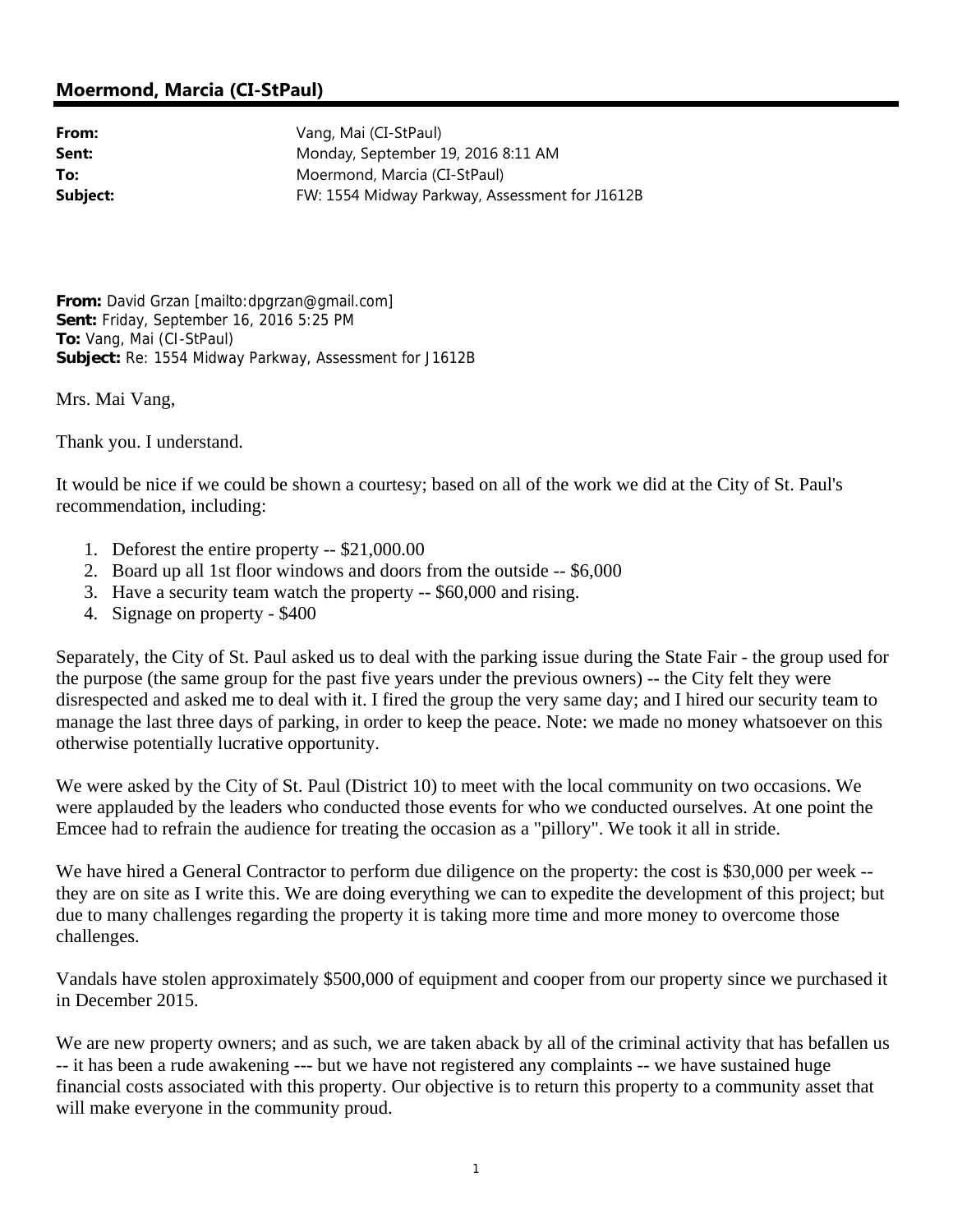It was not our choice not to be notified of the subject problem (we did not choose to be a victim) - communications were directed to go our operator (who will begin working when the lease-up activity starts). We were not aware that our property was going to be the subject and victim of unwanted criminal activity. Now that we understand the situation better, we have been very (extremely) proactive, responsive, accessible, amenable, etc.

With the above, I would ask that the officer be copied on this email and reconsider the adamancy of here position; especially now that everything is placed in a full disclosure and transparent context.

If the officer wants verification on any of the above we would be too happy to oblige.

You can certainly check with Matt Dornfeld and the following individuals listed below: and there are more as well, many of whom expressed their appreciation for our proactive way of showing the City respect touching the matters above, including:

Samantha Henningson Michael Kuchta #CI-StPaul\_Ward4 <Ward4@ci.stpaul.mn.us>, "Niziolek, Dan (CI-StPaul)" <dan.niziolek@ci.stpaul.mn.us>, "Gray, Shari (CI-StPaul)" <shari.gray@ci.stpaul.mn.us>, "Cervantes, Ricardo (CI-StPaul)" <ricardo.cervantes@ci.stpaul.mn.us>, "Gaden, Bryant (CI-StPaul)" < bryant.gaden@ci.stpaul.mn.us >, "Flynn, Tim (CI-StPaul)" <<u>tim.flynn@ci.stpaul.mn.us</u>>

If the officer wishes to maintain her position we will not fight it. We are striving to work with the City and the Community with the hope of achieving a certain degree of symmetry with respect to the overall relationship -- a courtesy at this juncture, given everything described would feel more like appreciation for how we have performed with and for the City. (It is not the dollars as much as it is the two-way nature of building a longterm positive relationship). An assessment, after all we have endured, and all that we have done to deal with it respectively and responsively, as the new kid on the block, would be a little demoralizing for us.

Thank you once again.

My regards and respect to every one who has a job to do.

Best.

David P. Grzan 612-618-2686

NOTICE: This is an E-mail (including any attachments) from CC and is covered by the Electronic Communications Privacy Act, 18 U.S.C. Sections 2510- 2521 and may contain privileged & confidential information which is protected by work product privileges. If you are not the intended addressee, disclosure, copying, distribution, or use of the contents of this E-mail is prohibited.

On Fri, Sep 16, 2016 at 11:59 AM, Vang, Mai (CI-StPaul) <mai.vang@ci.stpaul.mn.us> wrote:

*Hello Mr. Grzan,*

*You came to a Legislative Hearing on September 6. At that time the hearing officer stated that she will request the police report to get a better sense of what went on that day with regard to the boarding situation. After*